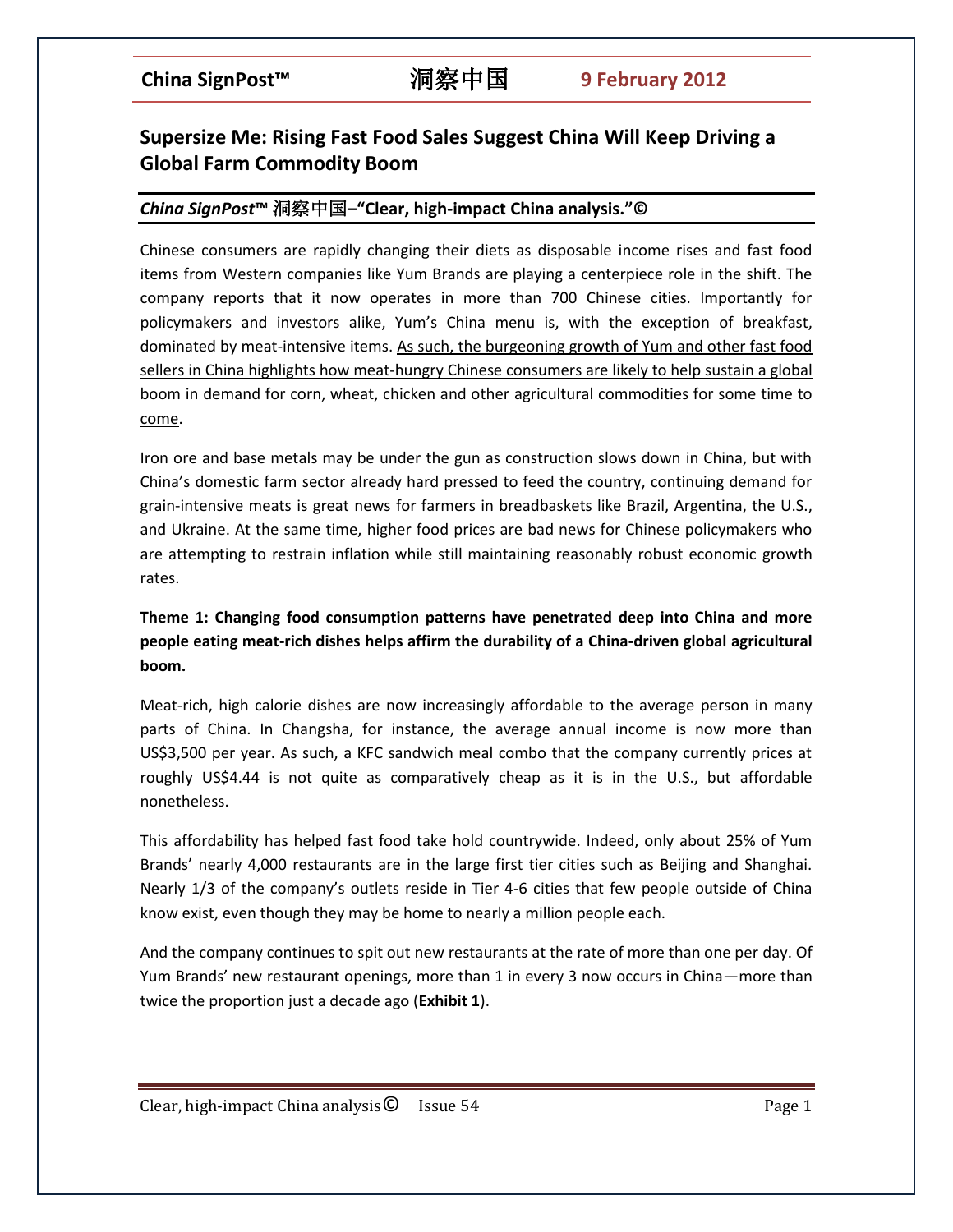# **China SignPost™** 洞察中国 **9 February 2012**

**Exhibit 1: Outlets in China as proportion of Yum Brands' total global restaurant openings**  % of new restaurants opened, by year



Source: Yum Brands, China SignPost™

As Chinese diets become more meat intensive and land and water more scarce, the country's farm sector will likely not be able to keep up with rising grain demand. In 2011, road and rail projects likely took an estimated 700,000 hectares of arable land out of use, according to China [Daily.](http://www.chinadaily.com.cn/business/2011-03/25/content_12228727.htm) This would be enough land to produce 3.7 million tonnes of corn at China's average corn yield over the past 5 years.

China is also short on water. Local experts such as Zheng Chunmiao, director of Peking University's Water Research Center, say that China needs to begin reducing water consumption or it will face [dire consequences within 30 years.](http://www.guardian.co.uk/environment/2011/jun/28/china-food-water) Given that agriculture accounts for more than 60% of China's water consumption, a logical step would be to either increase water prices or enact administrative restriction on use. Both options would likely reduce domestic grain production and force the country to import more staple grains. China would also likely have to import larger volumes of edible oils, such as palm oil, for which it is already the world's second [largest importer.](http://www.bloomberg.com/news/2011-05-23/china-palm-oil-imports-rise-as-warmer-weather-boosts-demand-1-.html)

Increased grain imports strike a deep nerve among China's leaders, who have a keen sense of history and know how quickly chaos can ensue when food supplies prove inadequate. [Our](http://www.chinasignpost.com/2011/02/468/)  [research](http://www.chinasignpost.com/2011/02/468/) indicates that of 17 major dynastic periods in China, famine played a major role in catalyzing dynastic declines and collapses in five instances: the Xin, Han, Tang, Yuan, and Ming dynasties.

 $Clear, high-impact China analysis  $\odot$  Issue 54 Page 2$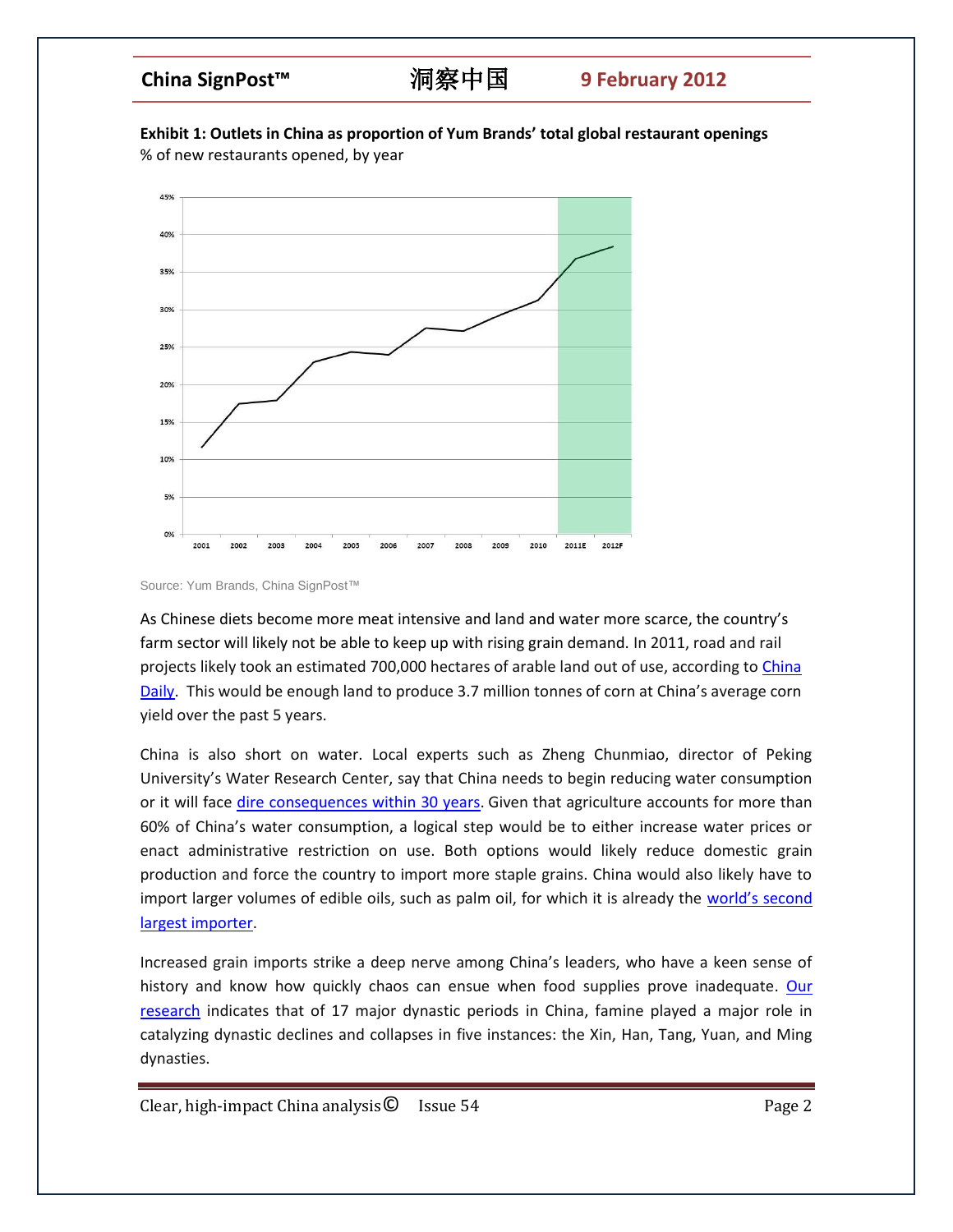# **China SignPost™** 洞察中国 **9 February 2012**

Finally, China's small farmers cannot compete with large industrial grain growers in Brazil, Argentina, and the U.S. Size matters in the farming world and the economies of scale that an average farmer working nearly 280 hectares in the U.S. and 112 hectares in South America are simply unattainable for their Chinese counterpart, who typically grows crops on a mean size of 1 hectare (**Exhibit 2**). In practice, this suggests that even the larger Chinese grain farms will be much smaller and more manpower-intensive than a Midwestern U.S. farming operation that may be nearly 1,000 hectares in size and achieves a wage cost-to-acreage ratio that Chinese farms will find hard to match, especially as wage inflation continues.



**Exhibit 2: Mean size of Chinese farms versus those of other regions** Hectares per farm

### **Theme 2: China is becoming a fast food nation before it becomes a rich one that can afford to address the health problems that often result from diets rich in high fat, processed foods.**

Yum Brands now opens more than twice as many new restaurants per year in China as it does in the U.S., formerly its core market. Yum's China outlets are also more profitable than the company's global average, and have higher sales per outlet. The *firm* reports that its China outlets average US\$1.7 million per year in sales each—nearly 55% higher than its global average sales volume per outlet.

Yum's high sales volumes per restaurant suggest Chinese consumers' taste for eating out continues to rise robustly and points to higher healthcare costs from chronic diseases such as diabetes, which already afflicts roughly 10% of Chinese adults—almost identical to the U.S. rate

Clear, high-impact China analysis  $\bullet$  Issue 54 Page 3

Source: World Bank, *China SignPost*™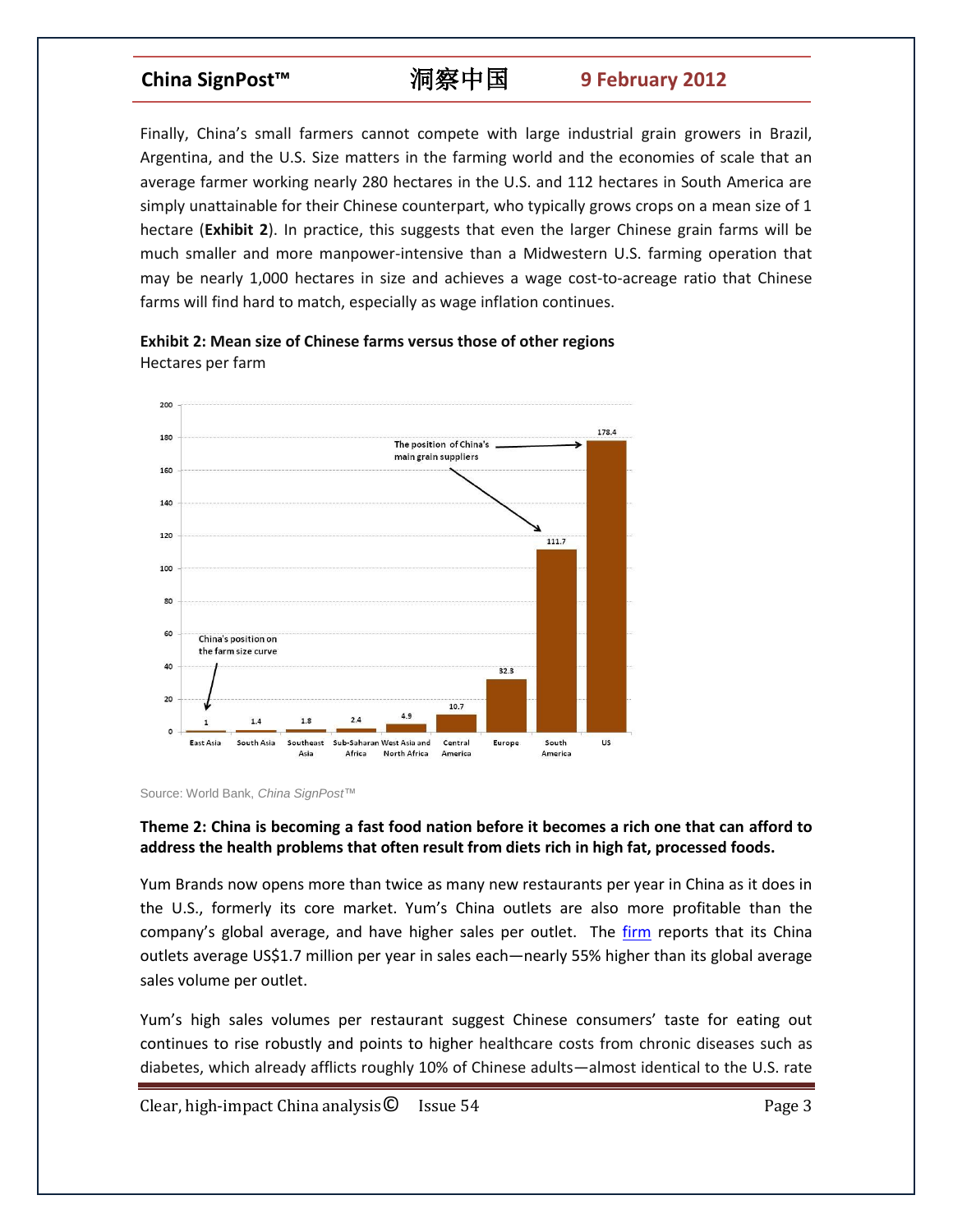of 11%. China is now has roughly [92 million](http://www.idf.org/webdata/Call-to-Action-on-Diabetes.pdf) diabetes sufferers, the largest number of any country. The true costs of diabetes on China's economy from productivity losses are probably now close to 1.5% of GDP.

**Theme 3: Sales data from fast food vendors give insights into how China's growing consumer class might respond to an economic downturn.**

Quarterly changes in same store sales can be used as a proxy for consumers' willingness to spend under various economic conditions. Consumers who decide to forego a 20 RMB (US\$3.17) outlay for lunch are unlikely to buy clothing, furniture, and other items that are more expensive and less fundamentally necessary than eating is.

Yum's sales in China responded quickly to the onset of the 2008 financial crisis, expanding only 5% in the 3<sup>rd</sup> quarter after growing 14% in the 2<sup>nd</sup> quarter (**Exhibit 3**). Once the full decline set in during the winter of 2008, sales continued to fall and then took over 18 months to recover. Bear in mind that in the  $4<sup>th</sup>$  quarter of 2008 China's economy grew at the slowest pace of the prior seven years (6.8%) and that growth in 2008 was "only" 9% in the wake of a 13% growth year in 2007. In 2012, growth is likely to moderate, but not drop-off as it did between 2007 and 2008. Barring an unexpectedly hard landing, consumer sentiment is likely to remain reasonably optimistic.





Source: Yum Brands, *China SignPost*™

Clear, high-impact China analysis  $\bullet$  Issue 54 Page 4